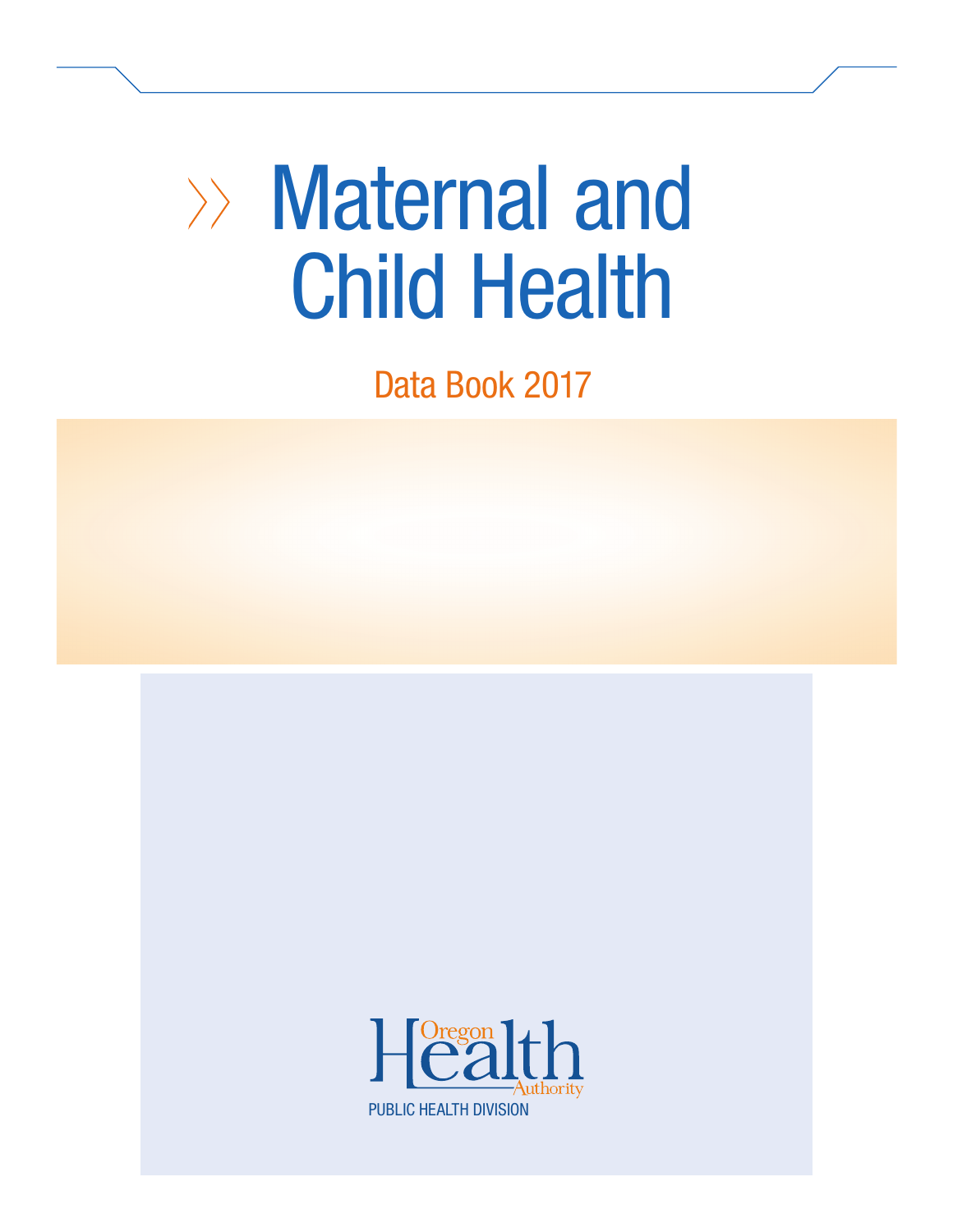## **Welcome**

The "Maternal and Child Health 2017 Data Book" contains important information about the health status of Oregon mothers, infants and children. The Oregon Public Health Division's Maternal and Child Health Section is pleased to release this book.

A U.S. Health Resources and Services Administration (HRSA) Title V Block Grant underwrote much of our work on behalf of Oregon families. The grant reflects the federal government's longstanding commitment to support the health and well-being of mothers and children across the nation. It enables states such as ours to provide a broad array of resources and services. These range from nurse home visitors serving young families and pregnant women, to screening all newborn Oregon babies for deafness, to public health surveillance in order to better understand the conditions affecting the health of Oregon families.

The "Maternal and Child Health 2017 Data Book" provides an overview of the health of Oregon women before and during pregnancy. Their health directly affects the health of their infants and children. This book outlines both women's and children's health indicators. It also includes crosscutting factors influencing the health of all family members.

This easy-to-use resource guide is not a repeat of results found in other places. Rather, it compiles indicators from varied data sources, which have been analyzed and reported on in order to create a cohesive view of the status of maternal and child health in Oregon.

This data book provides reliable data on maternal and child health issues to plan and evaluate programs, prevent poor health outcomes, and guide public health policy. The trends and disparities in health indicators throughout this report can help programs and policymakers make data-driven decisions on how to improve the health status of Oregon women and children.

We hope the "Oregon Maternal and Child Health 2017 Data Book" will be a helpful reference and discussion source for all Oregonians concerned with improving Oregon families' health and well-being.

Toward a healthier future for all mothers and children in Oregon,

Cate Wilcox Maternal and Child Health Manager, Title V Director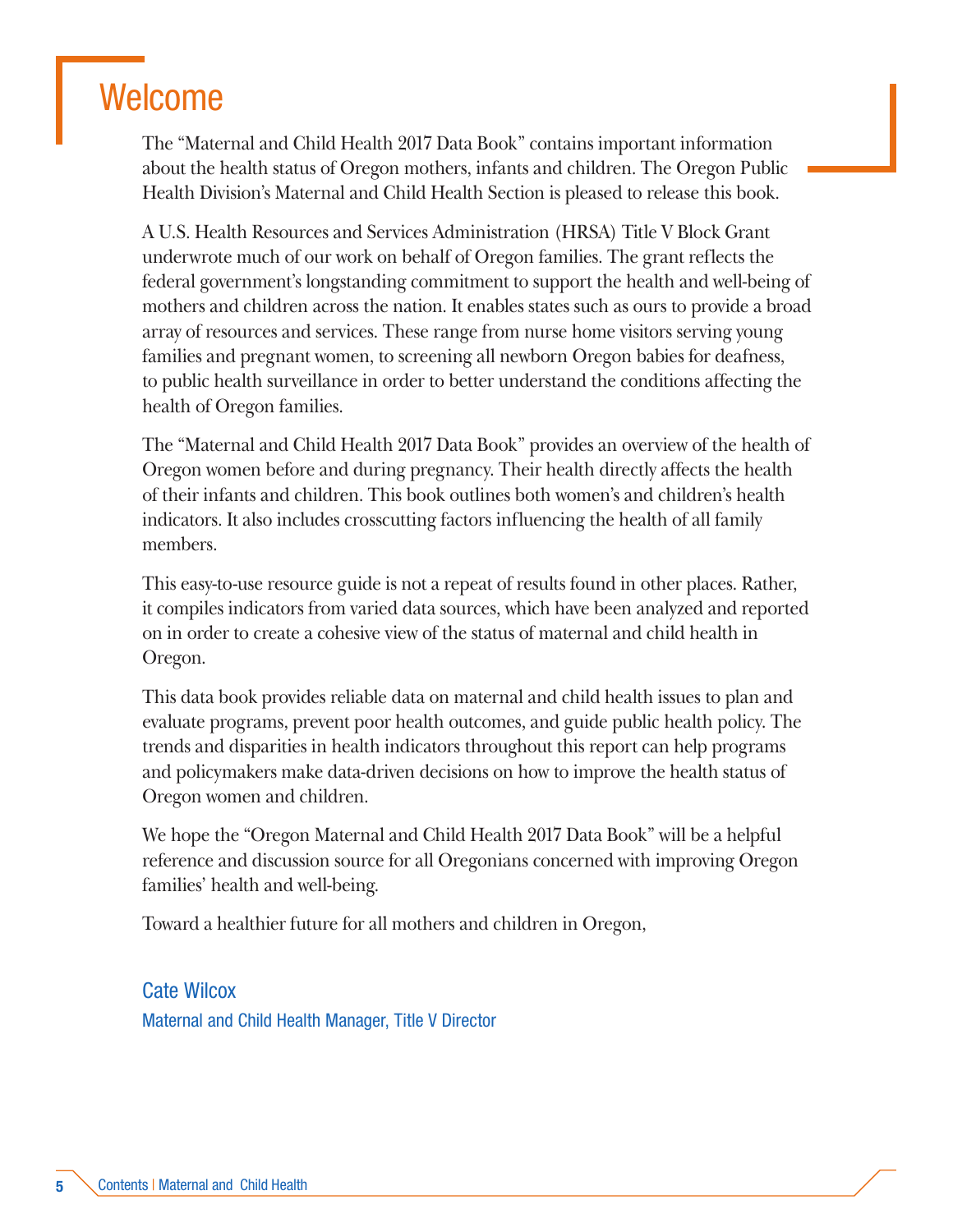## Executive summary

The "Maternal and Child Health 2017 Data Book" provides an overview of the health of Oregon women, children and families. This report provides data for program and policy design and evaluation. The trends and disparities highlighted in this report can help programs and policymakers make data-driven decisions about how to improve Oregon women's and children's health.

The report consists of selected indicators for the following maternal and child health populations:

- Preconception and women
- Prenatal and postpartum
- Infants
- Children and
- Adolescents.

There is also a section of indicators that cuts across all these populations. Key indicators from each population were selected from preexisting metric lists such as the life course indicators compiled by the Association of Maternal and Child Health Programs, and the Healthy People 2020 goals.

The table below is a summary of the status of each indicator across three domains:

- Outcome of the indicator in Oregon vs. the United States (U.S.),
- Improvement of the indicator over time and
- Existence of racial/ethnic disparities.

Favorable outcomes are shaded in green. Results needing improvement are shaded in red. Results are marked as "Unavailable" where no data exist for specific domains.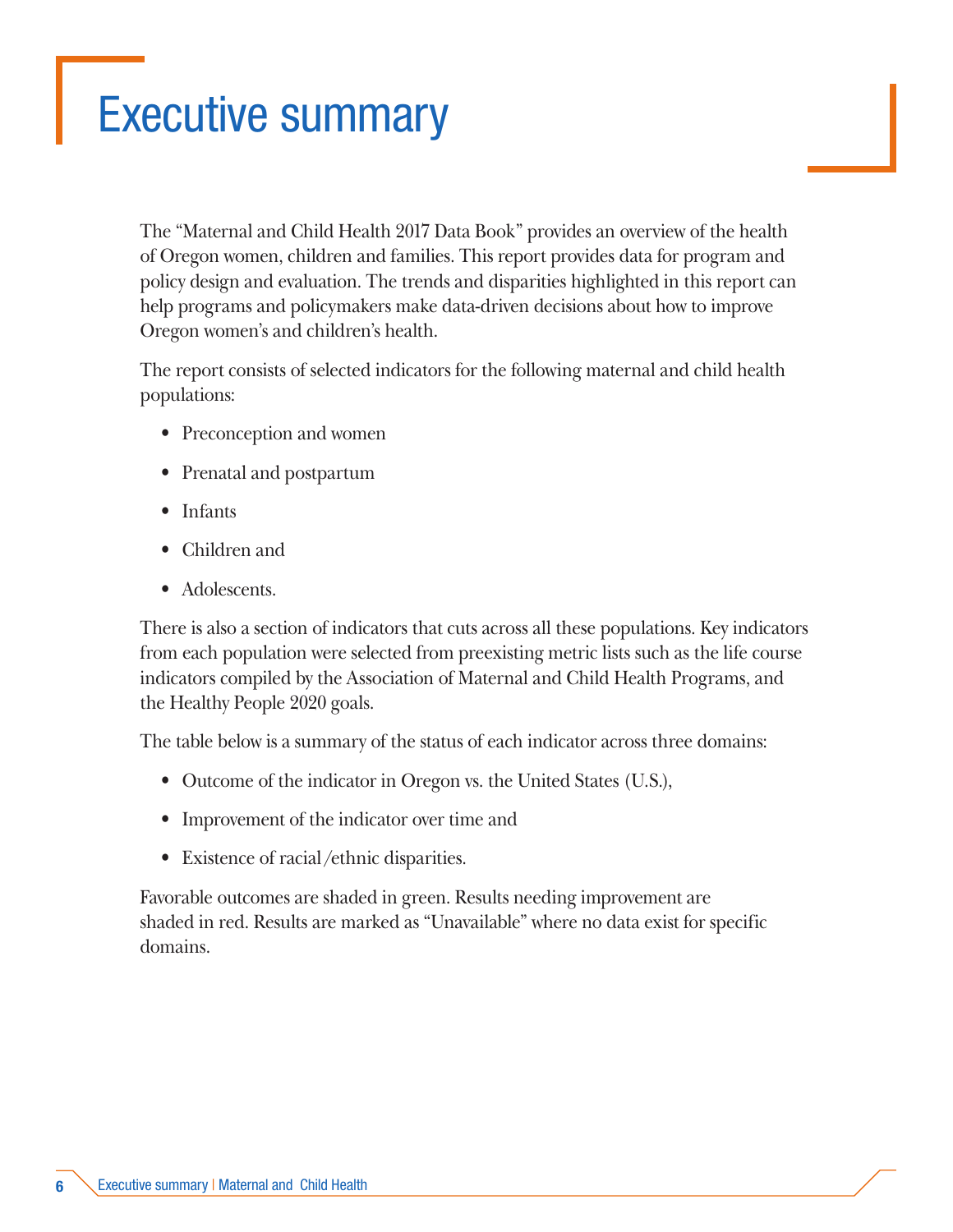## Summary of the status of each indicator across three domains

| <b>Indicator</b>                                     | <b>Oregon status better</b><br>than United States? | <b>Improvement</b><br>over time? | No clear racial/<br>ethnic disparities |
|------------------------------------------------------|----------------------------------------------------|----------------------------------|----------------------------------------|
| <b>Preconception and women's health</b>              |                                                    |                                  |                                        |
| Overweight/obesity among women 18-44 years old       | $\overline{\mathbf{X}}$                            | $\checkmark$                     | $\overline{\mathbf{X}}$                |
| Adverse childhood events among women 18-44 years old | Unavailable                                        | $\pmb{\mathsf{x}}$               | $\mathbf x$                            |
| Well-woman visit                                     | $\overline{\mathbf{x}}$                            | $\checkmark$                     | ✓                                      |
| Pre-pregnancy smoking                                | $\pmb{\mathsf{X}}$                                 | $\pmb{\mathsf{x}}$               | $\pmb{\mathsf{x}}$                     |
| <b>Prenatal/postpartum health</b>                    |                                                    |                                  |                                        |
| <b>Gestational diabetes</b>                          | $\checkmark$                                       | $\mathbf x$                      | $\mathbf x$                            |
| Perinatal depression                                 | $\bar{\mathbf{x}}$                                 | $\mathbf{x}$                     | $\mathbf{x}$                           |
| Intimate partner violence among pregnant women       | $\checkmark$                                       | $\mathbf x$                      | $\mathbf x$                            |
| Prenatal oral health                                 | $\checkmark$                                       | $\bar{\mathbf{x}}$               | $\checkmark$                           |
| <b>Infant health</b>                                 |                                                    |                                  |                                        |
| Preterm birth                                        | $\checkmark$                                       | $\checkmark$                     | $\mathbf x$                            |
| <b>Breastfeeding</b>                                 | $\checkmark$                                       | $\checkmark$                     | $\mathbf x$                            |
| Safe sleep                                           | $\checkmark$                                       | $\checkmark$                     | $\mathbf{x}$                           |
| Infant mortality                                     | $\checkmark$                                       | $\checkmark$                     | $\mathbf x$                            |
| <b>Child health</b>                                  |                                                    |                                  |                                        |
| Childhood overweight/obesity                         | $\checkmark$                                       | $\mathbf x$                      | $\overline{\mathbf{X}}$                |
| Adverse childhood events                             | $\pmb{\mathsf{X}}$                                 | Unavailable                      | $\mathbf x$                            |
| Childhood oral health                                | $\bar{\mathbf{x}}$                                 | $\mathbf x$                      | $\overline{\mathbf{X}}$                |
| <b>Medical home</b>                                  | $\checkmark$                                       | $\mathbf x$                      | $\mathbf x$                            |
| <b>Adolescent health</b>                             |                                                    |                                  |                                        |
| Adolescent depression                                | $\pmb{\mathsf{X}}$                                 | $\pmb{\mathsf{x}}$               | $\mathbf x$                            |
| Adolescent well visit                                | $\overline{\mathbf{x}}$                            | $\checkmark$                     | $\mathbf{x}$                           |
| High school graduation rate                          | $\mathbf x$                                        | $\checkmark$                     | $\mathbf{x}$                           |
| <b>Crosscutting</b>                                  |                                                    |                                  |                                        |
| Households at concentrated disadvantage              | Unavailable                                        | Unavailable                      | $\overline{\mathbf{X}}$                |
| Food insecurity                                      | $\overline{\mathbf{x}}$                            | Unavailable                      | Unavailable                            |
| Adequate maternal social support                     | Unavailable                                        | $\mathbf x$                      | X                                      |